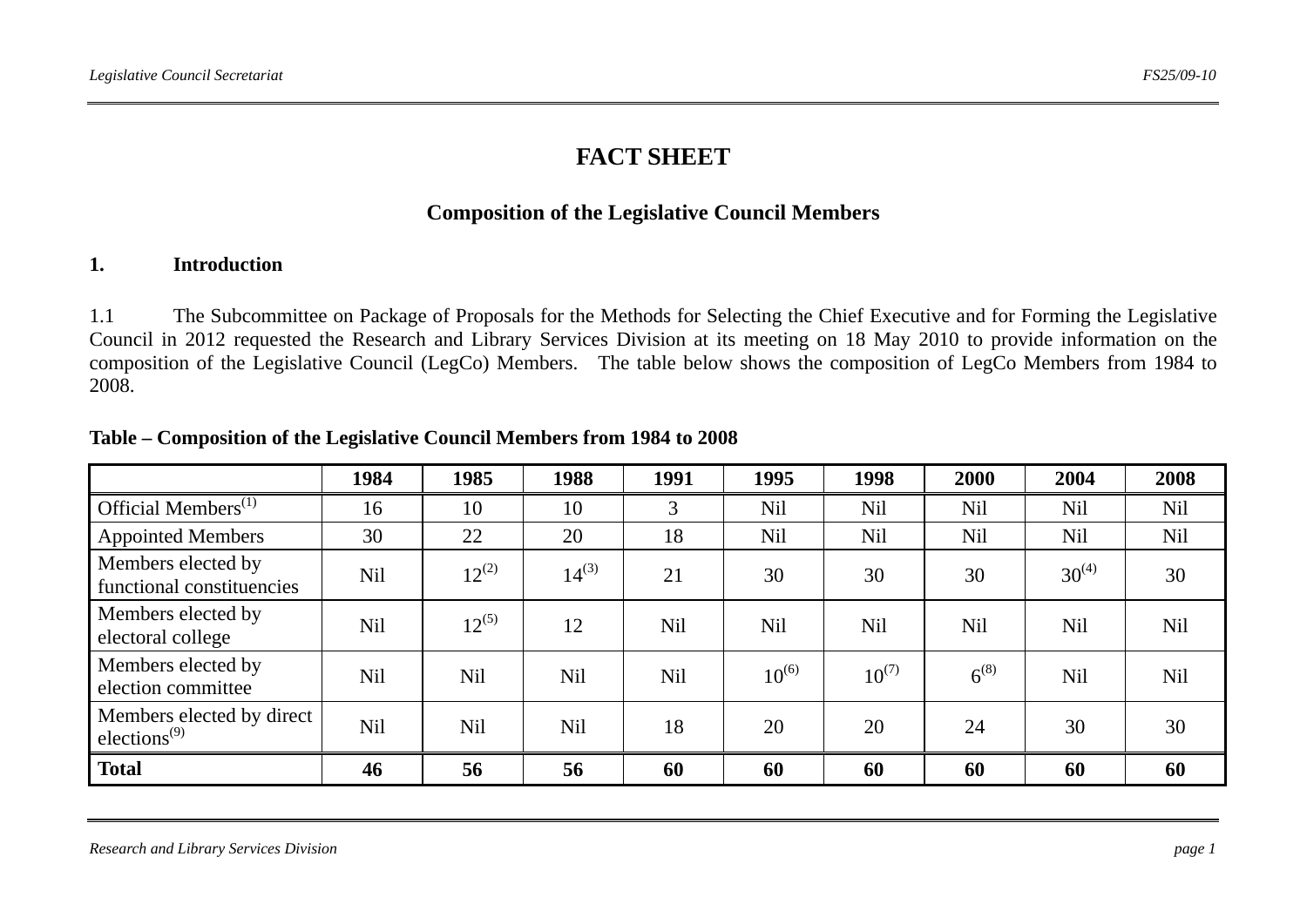- Notes: (1) Not including the Governor who was the President of LegCo before 1993. The Official Members included three ex-officio Members, namely the Chief Secretary, the Financial Secretary and the Attorney General.
	- (2) The nine functional constituencies were: commercial (2), industrial (2), labour (2), financial (1), social services (1), medical (1), education (1), legal (1), and engineers and associated professions (1).
	- (3) The nine functional constituencies were: commercial (2), industrial (2), labour (2), financial and accountancy (2), social services (1), medical and health care (2), education (1), legal (1), and engineers and associated professions (1).
	- (4) The 28 functional constituencies are: Heung Yee Kuk, Agriculture & fisheries, Insurance, Transport, Education, Legal, Accountancy, Medical, Health services, Engineering, Architectural, surveying & planning, Labour, Social welfare, Real estate and construction, Tourism, Commercial (first), Commercial (second), Industrial (first), Industrial (second), Finance, Financial services, Sports, performing arts, culture & publication, Import & export, Textile & garment, Wholesale & retail, Information technology, catering, and District Council.
	- (5) The electoral college was composed of all members of the District Boards, the Urban Council and the Regional Council. The District Boards were grouped into 10 geographical constituencies of some 500 000 people each, accounting for 10 of the 12 seats. The remaining two seats came from the two special constituencies formed by members of the Urban Council and the Regional Council respectively.
	- (6) The Election Committee comprised members of the District Boards.
	- (7) The Election Committee was made up of 800 members, including 77 ex-officio members comprising Hong Kong deputies to the National People's Congress and Members of the Provisional Legislative Council, 40 nominees from the Religious subsector, and 683 members from 35 subsectors.
	- (8) The Election Committee consisted of 800 members from four sectors, each with 200 members. The four sectors were: (a) industrial, commercial and financial sectors; (b) the professions; (c) labour, social services, religious and other sectors; and (d) Members of LegCo, representatives of district-based organizations, Hong Kong deputies to the National People's Congress, and representatives of Hong Kong members of the National Committee of the Chinese People's Political Consultative Conference.
	- (9) Members returned by geographical constituencies.

Research and Library Services Division 28 May 2010 Tel: 2869 9695

*Fact sheets are compiled for Members and Committees of the Legislative Council. They are not legal or other professional advice and shall not be relied on as such. Fact sheets are subject to copyright owned by the Legislative Council Commission (the Commission). The Commission permits accurate reproduction of fact sheets for non-commercial use in a manner not adversely affecting the Legislative Council, provided that acknowledgement is made stating the Research and Library Services Division of the Legislative Council Secretariat as the source and one copy of the reproduction is sent to the Legislative Council Library.*

*--------------------------------------------------------------------------------------------------------------------------------------------------------------------------------------------------------------------------------------------------*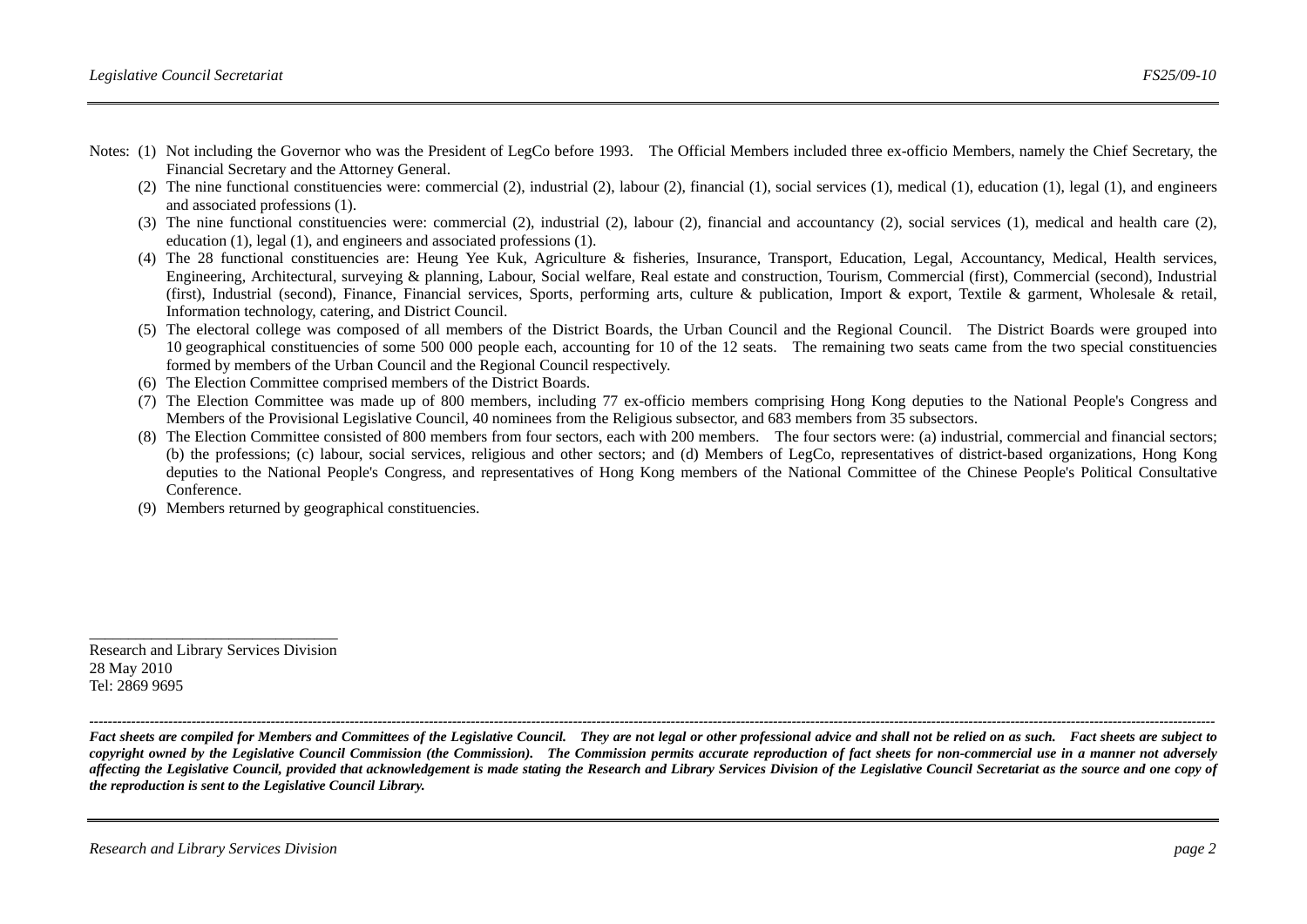### **References**

- 1. Cheek-Milby, K. (1995) *A Legislature Comes of Age: Hong Kong's Search for Influence and Identity*. Hong Kong. Oxford University Press.
- 2. Constitutional and Mainland Affairs Bureau. (2008a) *Annex II: Method for the Formation of the Legislative Council of the Hong Kong Special Administrative Region and Its Voting Procedures*. Available from: http://www.basiclaw.gov.hk/en/basiclawtext/annex\_2.html [Accessed May 2010].
- 3. Constitutional and Mainland Affairs Bureau. (2008b) *Decision of the National People's Congress on the Method for the Formation of the First Government and the First Legislative Council of the Hong Kong Special Administrative Region.* Available from: http://www.basiclaw.gov.hk/en/basiclawtext/attached\_4.html [Accessed May 2010].
- 4. Electoral Affairs Commission. (2008) *2000 Legislative Council Elections.* Available from: http://www.eac.gov.hk/en/legco/ec.htm [Accessed May 2010].
- 5. Hong Kong Government. (1984) *White Paper: The Further Development of Representative Government in Hong Kong.* Hong Kong. The Government Printer.
- 6. Hong Kong Government. (1988) *White Paper: The Development of Representative Government: The Way Forward*. Hong Kong. The Government Printer.
- 7. Information Services Department. (1998a) *683 Election Committee members to be elected in April.* Available from: http://www.info.gov.hk/isd/news/mar98/1203-reo.htm [Accessed May 2010].
- 8. Information Services Department. (1998b) *Nominations for Election Committee Subsector Elections.* Available from: http://www.info.gov.hk/isd/news/mar98/2003elte.htm [Accessed May 2010].